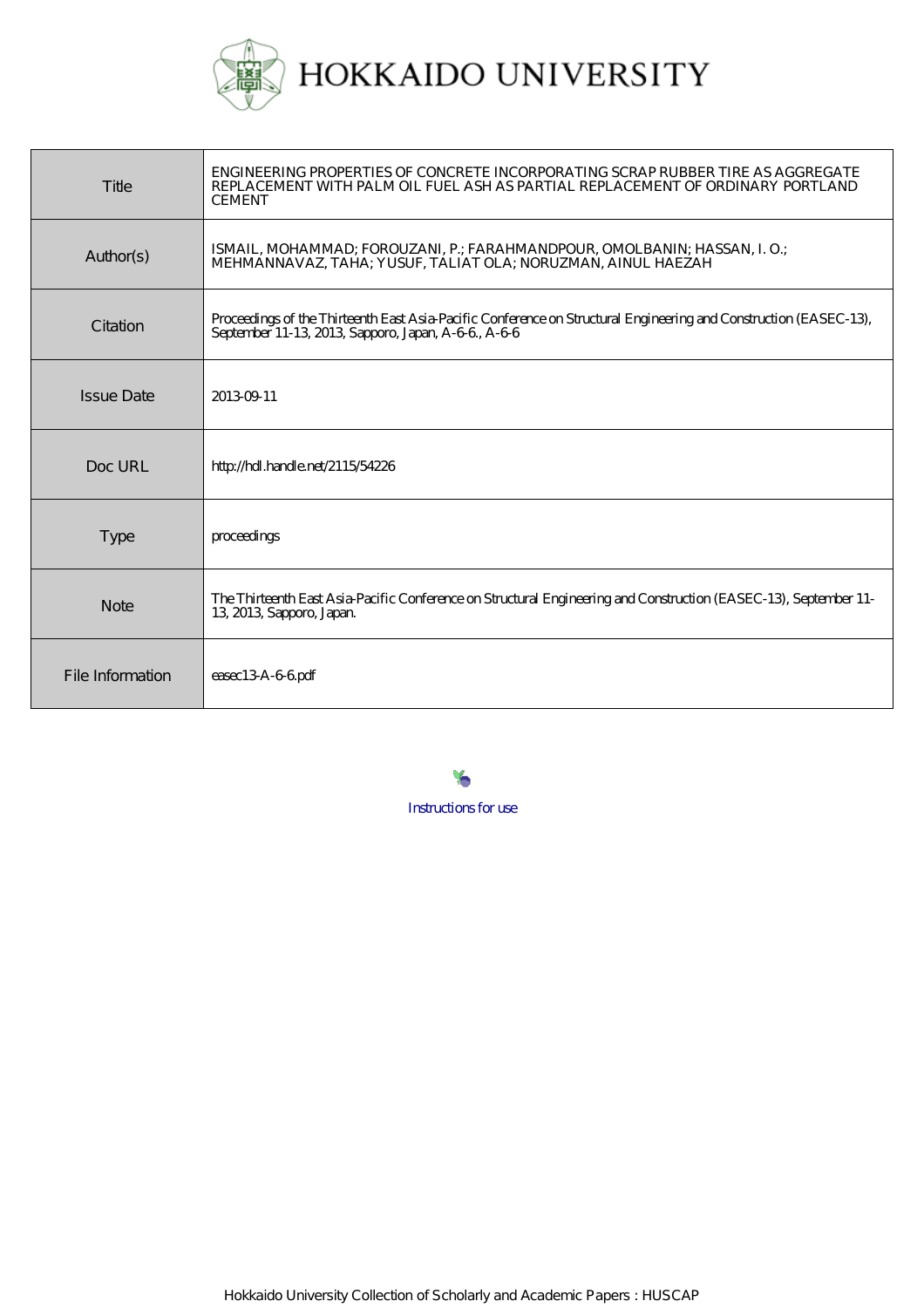# **Engineering Properties of Concrete Incorporating Scrap Rubber Tire as Aggregate Replacement with Palm Oil Fuel Ash as Partial Replacement of Ordinary Portland cement**

Mohammad Ismail, P. Forouzani<sup>\*</sup>, Omolbanin Farahmandpour<sup>3</sup>, I.O. Hassan, Taha Mehmannavaz ,Taliat Ola Yusuf, Ainul Haezah Noruzman.

*Department of Structures and Materials, Faculty of Civil Engineering, Universiti Teknologi Malaysia,*

## **ABSTRACT**

One of the most popular fields of concrete research is a modification of concrete properties by substituting waste materials. In this research, the feasibility and performance of using tirerubber particles incorporating 5%,10% and 20% as replacement of mineral aggregate and 20% Palm oil fuel ash (POFA) as cement replacement is investigated. Two different types of tire-rubber were applied in this study; the first type was fiber rubber with 0.84 to 3.36 mm particle size, and the second was granule rubber of 1-4 mm particle size. The research was considered to develop information about the effect size and shape of tire-rubber particles on mechanical properties of rubberized concrete. Selected standard mechanical test were performed and the result was analysed based on ASTM standard. The mechanical properties include compressive strength, indirect tensile strength and flexural strength. The result showed that the mechanical properties of rubberized concrete have considerably changed by the increase in replacement ratios further than 5% in both types.

*Keywords: Rubberized Concrete; Engineering Properties; Palm oil fuel ash, Scrap Rubber Tire; Shape and Size*

#### **1. Introduction**

.

Recently, worldwide growth of the automobile industry and increase of car use has tremendously boosted production of tire. For example around 285 million scrap-tires are produced in the United States each year ("U.S. Environmental Protection Agency". 2009), Also France produces over 10 million scrap-tires per year (Siddique & Naik, 2004).

Tires are almost immune to biological degradation (Ganjian et al. 1996). Scrap tire is composed of non-degradable ingredients (Khalilitabas et al., 2011). They usually produce environmental mal-effects.

Modification of concrete properties by the addition of appropriate materials is a popular field of concrete research and several studies have been conducted to facilitate the use of new material in Portland cement (Najim et al., 2010; Khaloo et. al 2008; Pelisser et al., 2010).

<sup>\*</sup> Corresponding author: Email: parham1456@yahoo.com

<sup>\*</sup> Presenter: Email: parham1456@yahoo.com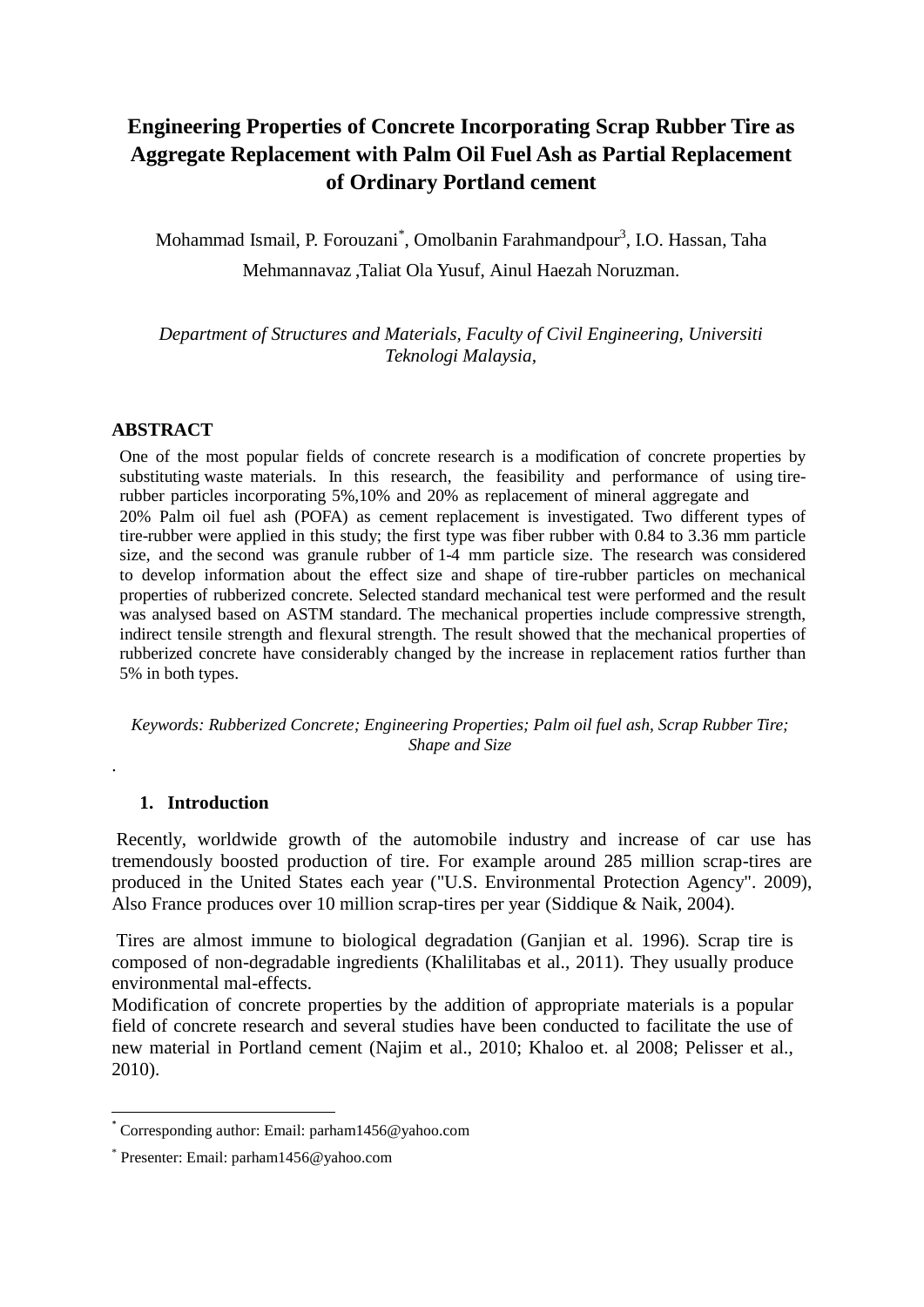During the last 20 years researchers have conducted studies to investigate the potential and properties of plane rubberized concrete (PRC). Rubberized concrete is defined as concrete with coarse and/or fine rubber aggregate replacement. Topcu (Topcu, 1995) investigated the change of the properties for the rubberized concrete in term of both size and amount of the rubber chips. He reported compressive strength decreased by adding rubber in concrete. Eldin and Senouci (1993, 1994) used tire–rubber particles as concrete aggregates; elucidating rubberized concrete properties, and proposed an analytical approach to predict the strength in rubberized concrete. Mechanical behaviour under static and dynamic loads of specimens made of concrete filled with small volumetric fractions of crushed tyre rubber and polypropylene short fibre was investigated by Hernandez-Olivares et al. (2002). He observed engineering properties of rubberized concrete is reduced by adding more rubber. Li (Li et al, 2009) investigated the development of waste tire modified concrete by using different types of waste tire. For the waste tire chip modified concrete, surface treatment by saturating the NaOH solution and physical anchorage by drilling a hole at the centre of the chips were also investigated. The result showed pre-treatment could improve compressive strength of rubberized concrete. Mechanical properties of concrete containing high volumes of tire-rubber particle and the feasibility of using elastic and flexible tire– rubber particles as aggregate in concrete was investigated by Khaloo (Khaloo et al. 2008). The whole of previous research showed that utility of rubber particles affected the concrete by reducing the compressive strength by adding more rubber particles.

This article presented a comparative analysis of mechanical properties of rubberized concrete incorporating crumb rubber particle in two different type replacements to fine aggregate and showed the effect of type and size of rubber particles in properties of rubber concrete. Whole data were compared to the normal control concrete mix. The mechanical properties investigated included the compressive strength, indirect tensile strength and flexural strength beside fresh properties of rubberized concrete.

#### **2. Experimental work**

## **2.1 Materials**

Natural aggregate consisted of coarse aggregate with maximum nominal size of 12.5 mm, and the fine aggregate was natural river sand used for this research which confirms to ASTM C33/C33M–11. The figure 1 illustrates the composition of natural river sand. The physical properties of the natural aggregate and rubber particles are shown in table 1



**Figure 1: Fine aggregate grading**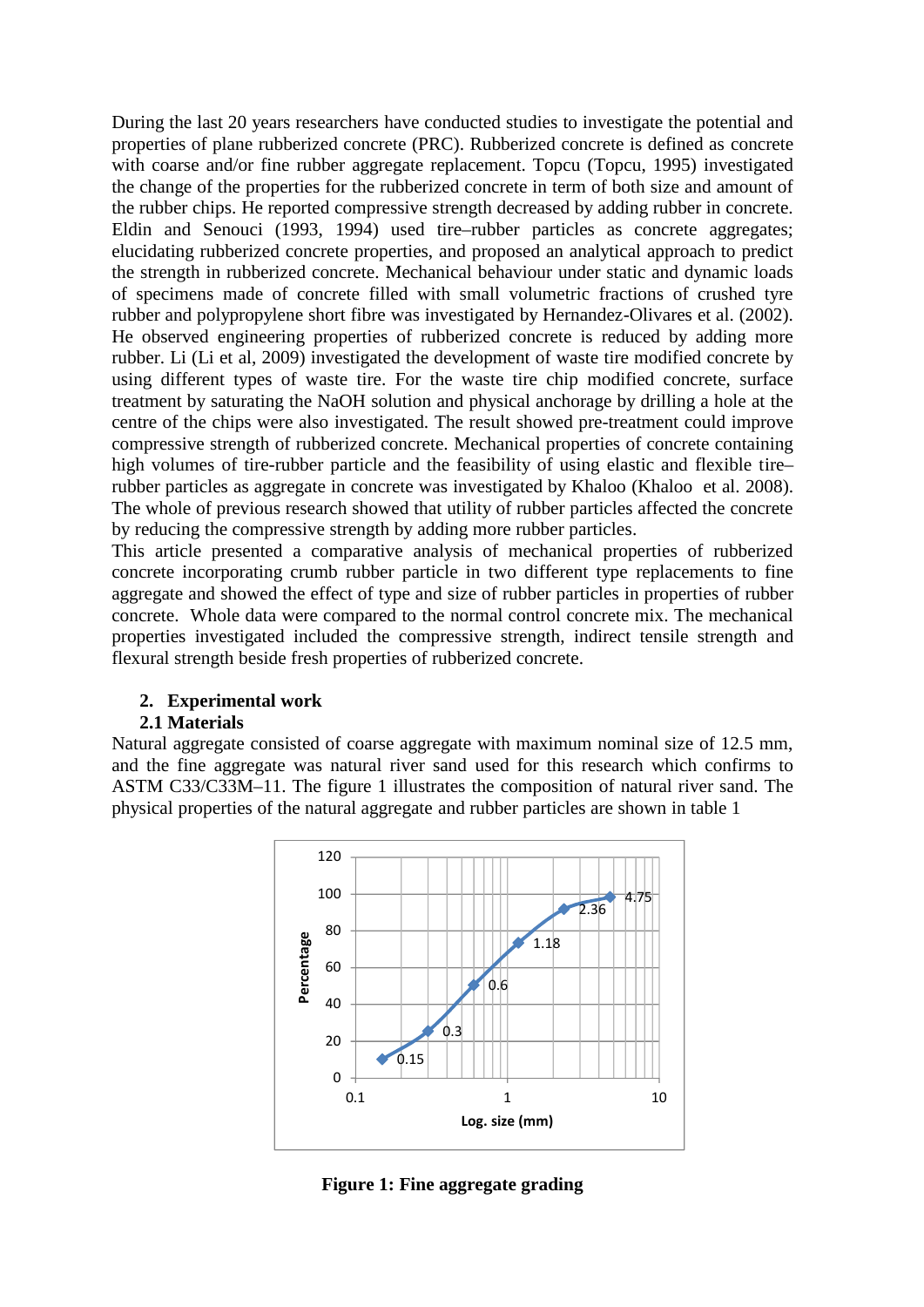| Aggregate            | Fine<br>aggregate | Coarse<br>aggregate | Fiber rubber<br>shredded<br>$(0.85 - 3.35$ mm $)$ | Rubber<br>granules<br>$(1-4)$ mm) |
|----------------------|-------------------|---------------------|---------------------------------------------------|-----------------------------------|
| Specific gravity     | 2.68              | 2.65                | 0.884                                             | 1.337                             |
| Water absorption (%) | 3.38              | 1.07                | 1.38                                              | 1.73                              |
| Fineness modulus     | 2.5               |                     |                                                   |                                   |

#### **Table 1: Physical properties of aggregate**

Tire–rubber particles provides by scrap tire. The rubber particles used were two;

- I. Fiber Rubber shred, replaced as a fine material with grading from 0.84 mm to 3.36mm.
- II. Rubber granules, with size from 1 to 4 mm which it replaced as fine aggregate.

Ordinary Portland cement (OPC), Type I, based on ASTM C150 requirement was used. Palm oil fuel ash (POFA) used in this research as 20% replacement of OPC to enhance the compressive strength of concrete. 99.6% of particles size was less than 45 µm.

#### **2.2 Mixture proportions**

There were two basic mixtures designed according to ACI-318 method. The water/cement ratio was kept constant at 0.43 and super plasticizer, 1% by weight of cement, was taken for both mixtures and control batch as well. The POFA replaced at 20% of the total weight of OPC for both mixtures.

In the first mixture, 5%, 10% and 20% by volume of total fine aggregate were replaced by fiber tyre rubber shred. The mixtures were designed as  $R_1X$  CP20 and  $R_2X$  CP20, which X representing the percentage of replacement rubber,  $R_1$  stands for fiber rubber shred and  $R_2$  representing rubber granules. Concrete mix proportion specifications are shown in Table 2.

| Mix                   | Cement<br>$(Kg/m^3)$ | <b>POFA</b><br>$(Kg/m^3)$ | Super<br>Plasticizer<br>$(Kg/m^3)$ | Water<br>$(Kg/m^3)$ | Fine<br>Aggregate<br>$(Kg/m^3)$ | Fiber<br>Rubber<br>$(Kg/m^3)$ | Rubber<br>Granules<br>$(Kg/m^3)$ | Coarse<br>Aggregate<br>$(Kg/m^3)$ |
|-----------------------|----------------------|---------------------------|------------------------------------|---------------------|---------------------------------|-------------------------------|----------------------------------|-----------------------------------|
| Control               | 530.23               | $\overline{\phantom{0}}$  | 5.30                               | 228                 | 720.8                           | $\overline{\phantom{0}}$      | -                                | 885.5                             |
| R <sub>1</sub> 5CP20  | 424.2                | 106.05                    | 5.30                               | 228                 | 684.76                          | 12.02                         | -                                | 885.5                             |
| R <sub>1</sub> 10CP20 | 424.2                | 106.05                    | 5.30                               | 228                 | 648.72                          | 24.05                         | $\overline{\phantom{0}}$         | 885.5                             |
| R <sub>1</sub> 20CP20 | 424.2                | 106.05                    | 5.30                               | 228                 | 576.64                          | 48.09                         |                                  | 885.5                             |
| R <sub>2</sub> 5CP20  | 424.2                | 106.05                    | 5.30                               | 228                 | 684.76                          | $\overline{\phantom{0}}$      | 18.2                             | 885.5                             |
| R <sub>2</sub> 10CP20 | 424.2                | 106.05                    | 5.30                               | 228                 | 648.72                          |                               | 36.4                             | 885.5                             |
| R <sub>2</sub> 0CP20  | 424.2                | 106.05                    | 5.30                               | 228                 | 576.64                          |                               | 72.8                             | 885.5                             |

**Table 2. Concrete mixture proportions**

#### **2.3 Casting and testing**

For each batch, cylindrical sample by 200 mm height and 100 mm diameter used for compressive strength test and indirect tensile strength test. The compressive strength and indirect tensile strength were determined according to ASTM C39/C39 M-12 and ASTM C496/C496M–11 respectively. Prism mould by  $100\times100\times400$  mm used for flexural strength test. The Flexural strength test was also carried out according to BS188: part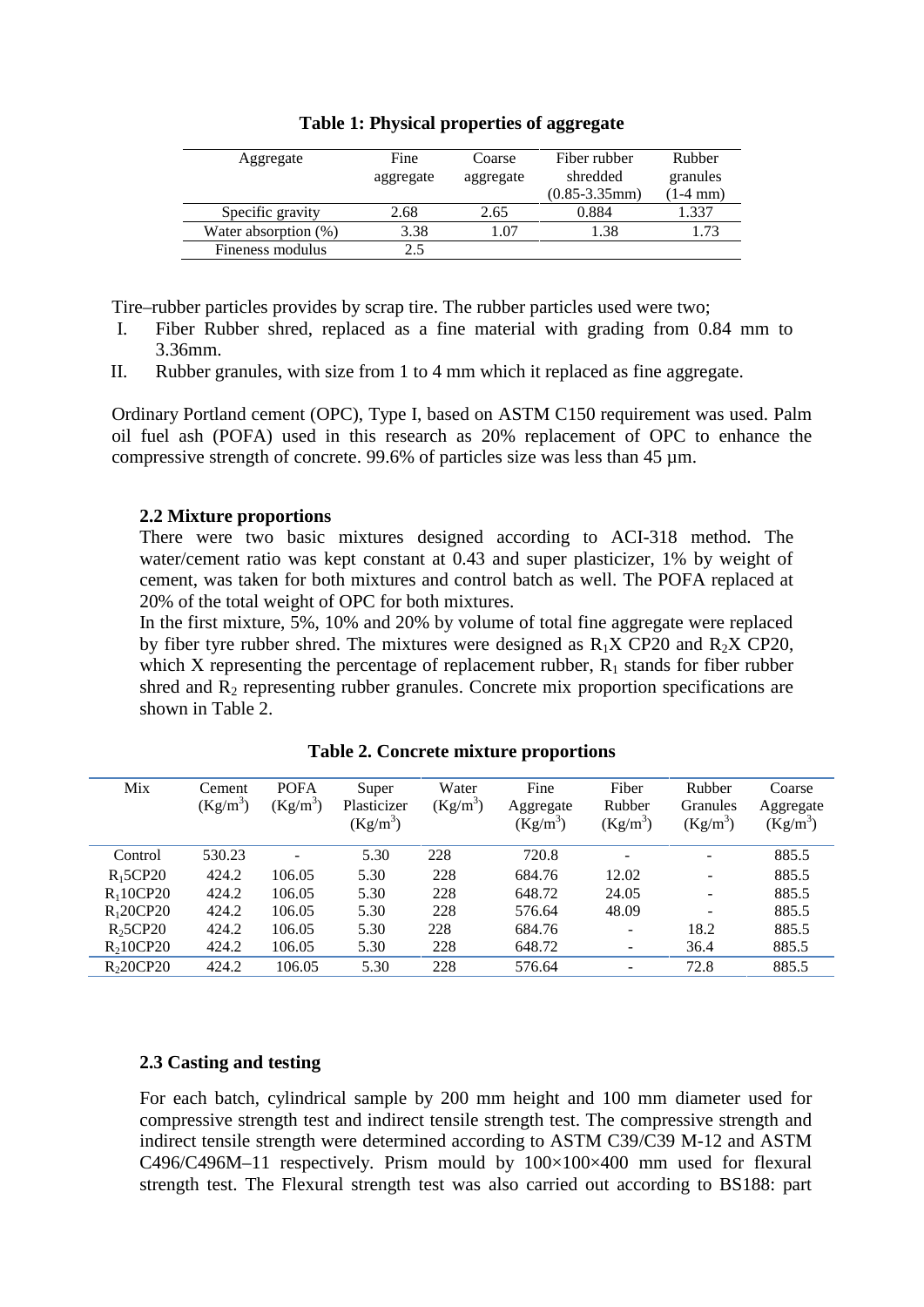118:1983. All concrete samples were covered with wet burlap in the laboratory, then samples were de-moulded after 24 hours of casting, and were kept in water curing tank for 28 days base on ASTM / C192M-06 standard practice. Totally 7 batches were prepared in this study and this included 84 cylindrical  $(200\times100)$  mm samples for compressive and indirect tensile strength, 63 samples of beam  $(100\times100\times500)$  mm for flexural test. 3 samples of cylinders were tested for compressive strength and indirect tensile strength after 7 and 28 days, and the 3 beam samples were tested on flexural test at age 7, 14 and 28 days of curing.

## **3. Experimental results and discussion**

# **3.1. Compressive strength**

The result of 7 days and 28-days compressive strength tests for rubberized concrete are shown in Figure 2 and 3. The average of three samples appearance on the bar chart containing both types of concrete was reduced by the increase in percentage of rubber particles. In general, the granule rubber showed better results in the early stage of strength in comparison to fiber rubberized concrete.

The 7days granules rubberized concrete, decreased from 14.56% to 38.28% by increasing the amount of rubber aggregate, and 7 days compressive strength of granules particles drop from 5% to 20%. In contrast the fiber rubberized concrete had better result in 28day.

It is observed that there was reduced only about 3.5% in 5% replacement of rubber.

The result showed obviously that fiber and granules concrete can used in the structural component by 10% replacement. Generally, the granules showed higher potential for utility in concrete.

The reduction of compressive strength is due to a lack of proper bonding between the cement past and rubber particles in comparing to aggregate and cement paste in control batch. In addition, lower stiffness of rubber particles compare to aggregate is another reason to reduce the concrete mass stiffness and lowers its load bearing capacity.



**Figure 2: Results of 7-day compressive strength test.**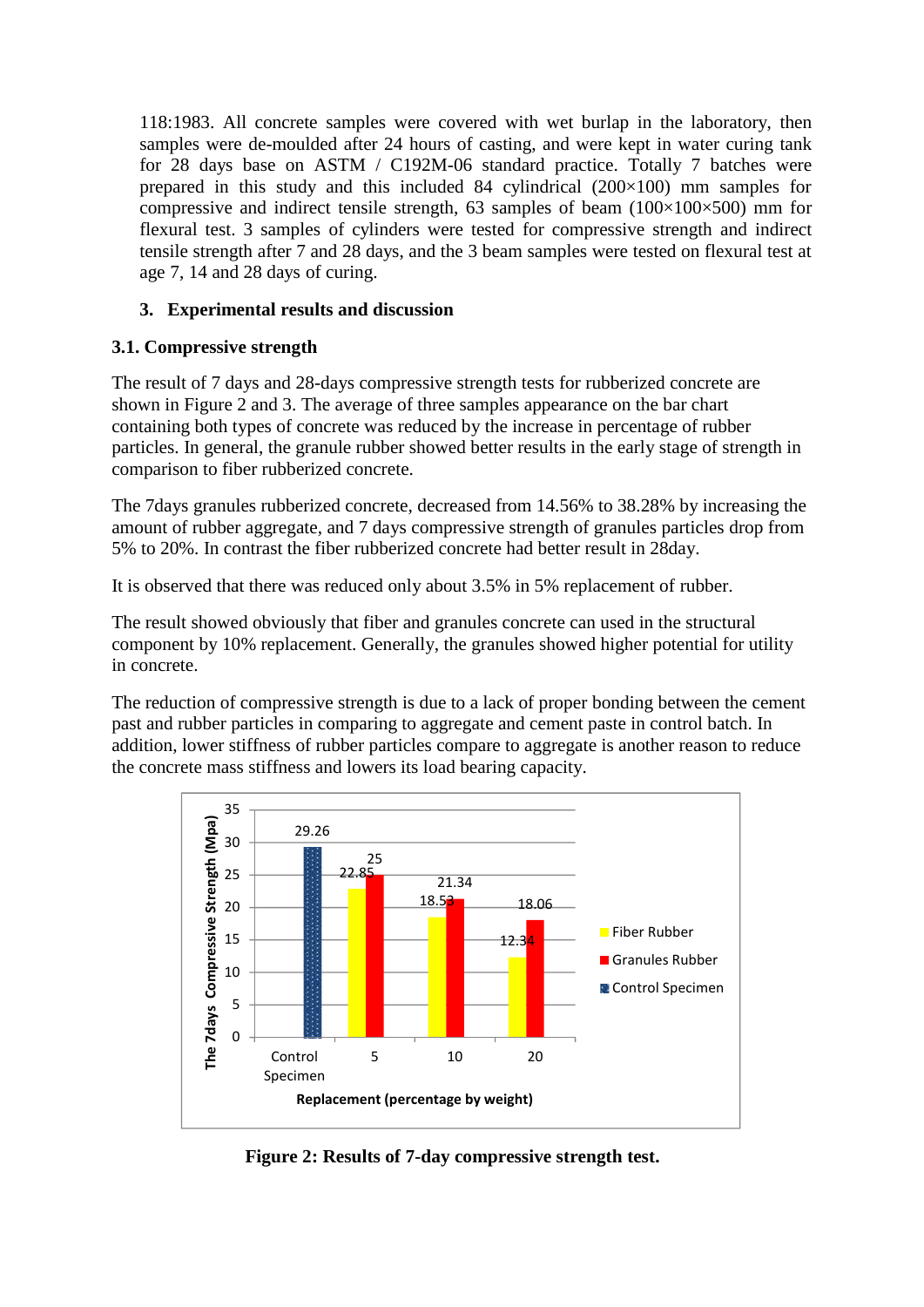

**Figure 3: Results of 28-day compressive strength test.**

## **3.2. Tensile strength**

The results of tensile strength tests are presented in Fig.3 and 4. The splitting tensile strength tests were tested at the age of 7-days and 28-days. Tensile strength of fiber rubberized concrete showed approximately 9.4% higher strength in comparing to normal concrete. The results of 28-days showed that normal concrete had better strength than both rubberized batches. The outcomes obviously showed that there is no significant reduction in value when fine aggregate replaced with fiber rubber and granule rubber with maximum amount of 10%. This reduction can be explained by the lack of strong bonding between cementitious paste and rubber particles. It was observed that it was hard to separate the failed samples with higher amount of rubber in comparison to lower percentage of rubberized concrete because the rubber particles were bridging the crack and keep connected two concrete parts.



**Figure 4: Results of 7-day tensile strength test.**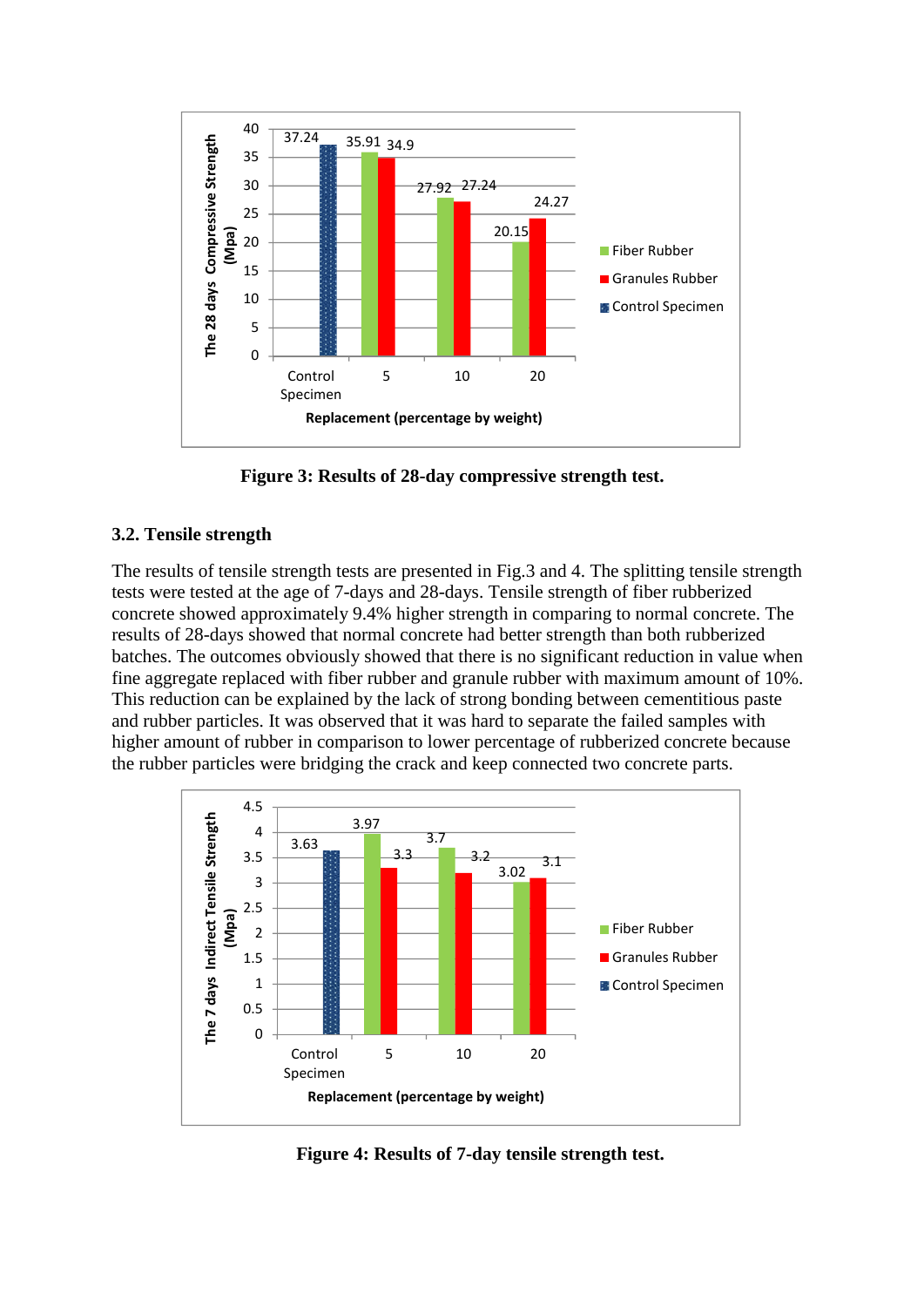

**Figure 5: Results of 28-day tensile strength test.**

## **3.3. Flexural strength**

The flexural test was tested at age of 7, 14 and 28-days. The results of flexural strength tests are shown in figure 6, 7 and 8. Each value on the bar chart is the average of three prismatic specimens. The reduction in flexural strength observed in both types of rubberized concrete, and only the rates were different. The reduction of 19.5% and 7.5% was observed with substitute the fibre rubber aggregate and granules rubber particles respectively. The best result obtained with 10% of granules rubber replacement.



**Figure 6: Results of 7-day flexural strength test.**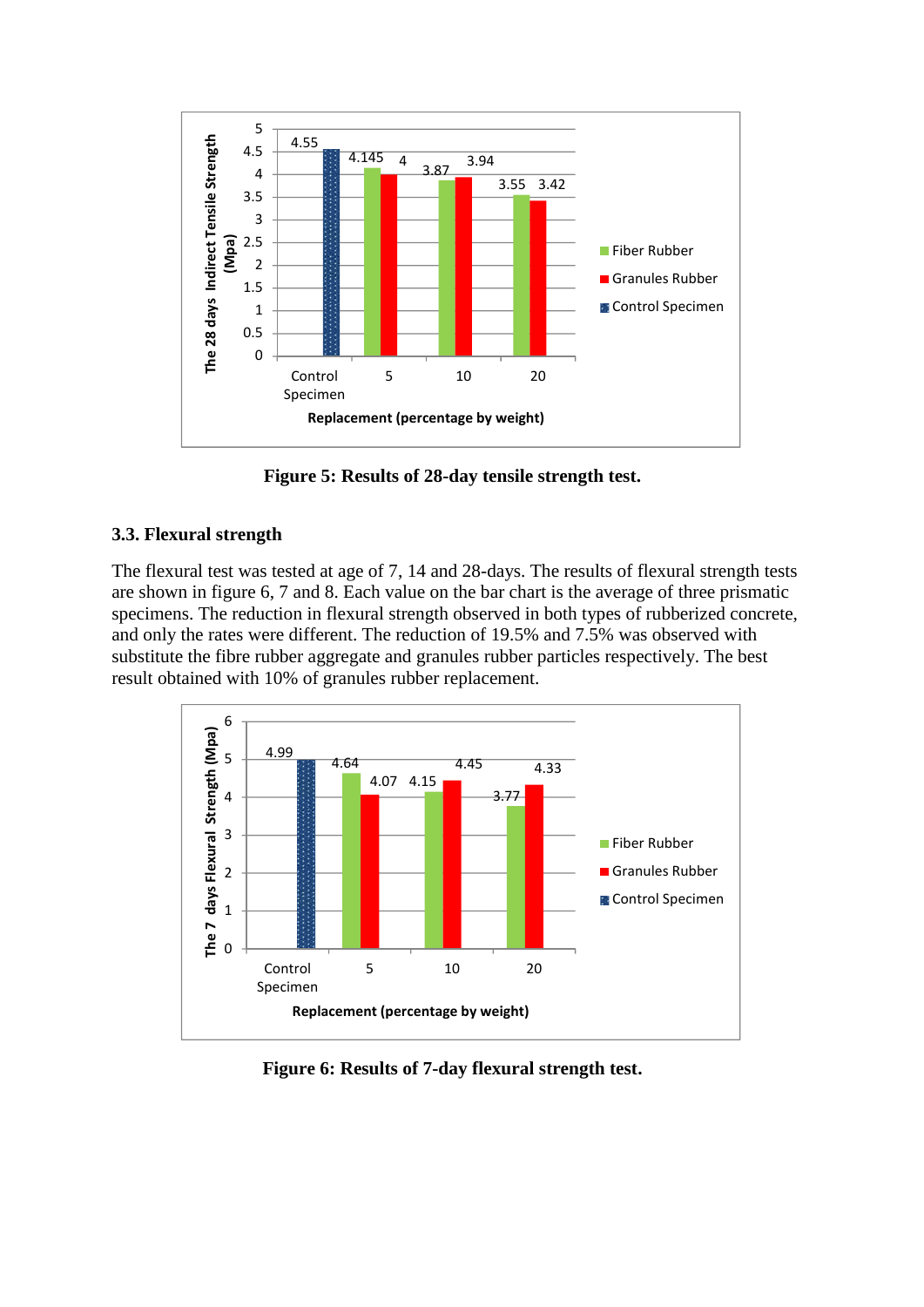

**Figure 7: Results of 14-day flexural strength test.**



**Figure 8: Results of 28-day flexural strength test.**

## **4. Conclusions.**

- Compressive strength of rubberized concrete depended on two factors is ; grain size and shape of replacing rubber and percentage added. In general, it was observed that compressive strength was reduced with increasing the amount of rubber particles in concrete. In addition, according to the experimental result, in line with the finding of other researchers, the maximum amount of replacement should limited not exceed to 10% of total volume of natural fine aggregate.
- Flexural strength and tensile strength were reduced with the increasing of rubber replacement in concrete. Although the loss of strength due to using rubber aggregate